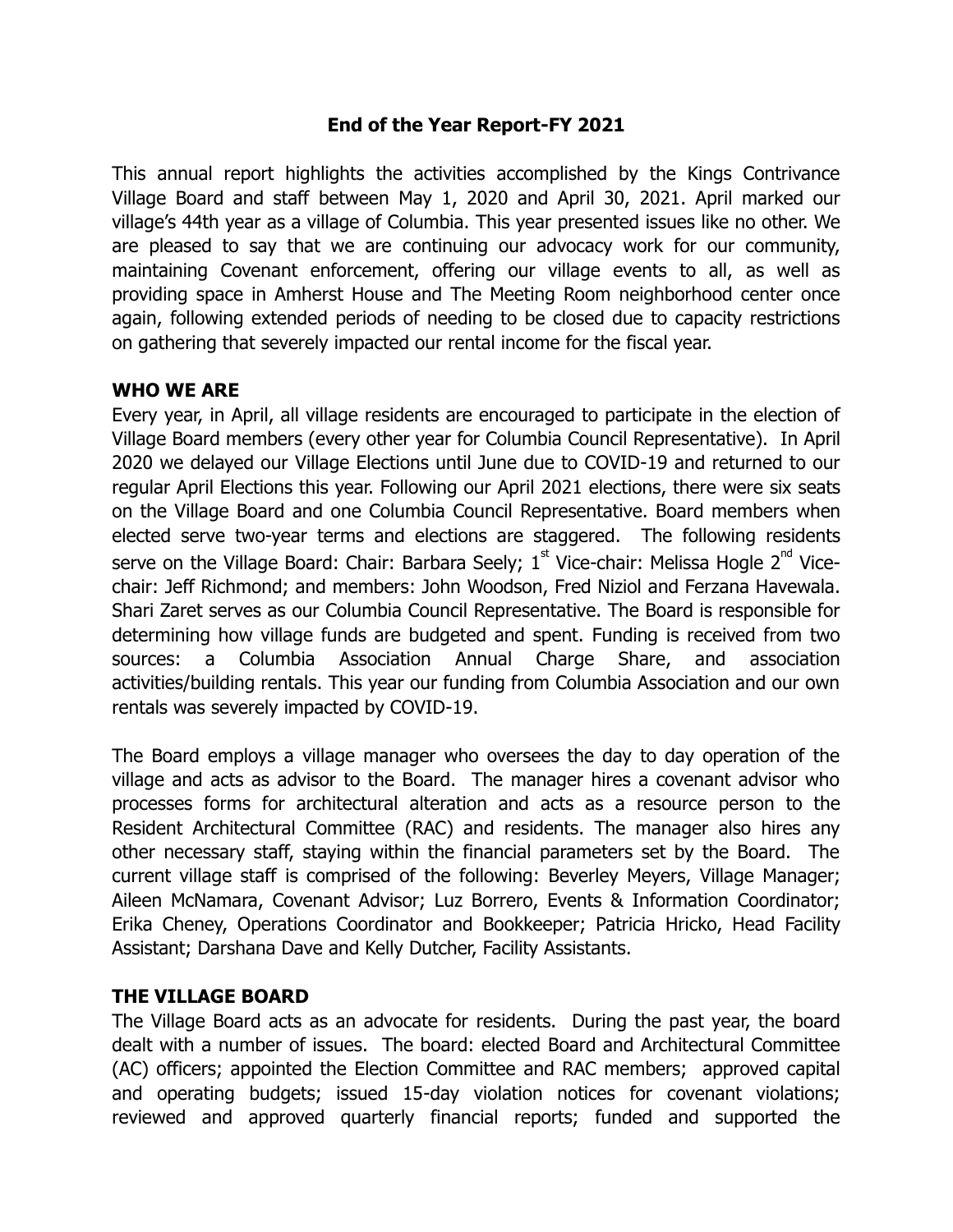Environmental Committee to include a Fall Clean Up; offered cul-de-sac beautification and block party grants; donated funds to Grassroots Intervention Center; wrote letters to the CA Board regarding support for CA's position on Symphony Lights and their budget proposals for the village regarding the annual charge share as well as pools and camps; wrote letter supporting funding in the County budget for the 50+ Senior Center and a grant for the Inner Arbor Trust for Symphony Woods; attended county meetings for development at Lakeview Retail, 9861 Broken Land Parkway; met with the Columbia Housing Center's new manager and CA's Aquatics department to discuss bathroom expansion and Splashpad designs for Macgill's Common pool improvements.

## **COMMITTEES**

The Village Board appoints residents to committees. Ad hoc committees are appointed from time to time as warranted. The Resident Architectural Committee (RAC) is the only standing committee and the most active committee. This team of dedicated volunteer residents currently includes Jason Protheroe, Chair; Nick Fessenden Vice-Chair; Bruce Altschuler, Joe Haugh, Michele Mercer, Scott Llewellyn and Dean Christmon. The RAC meets twice monthly, on the second and fourth Wednesday, to review architectural alteration requests. 122 letters of compliance/non-compliance were issued in FY21. 43 inquiries were logged in and dealt with by the covenant advisor, 25 were successfully resolved in FY21. 7 were found not to be village covenant violations. 11 complaints remained unresolved at the end of the fiscal year. 221 applications for 326 alterations were processed. 145 applications were approved after review by the RAC, 7 were approved with provisions, 0 approved as an exception, 0 were withdrawn, 1 was tabled, and 3 were denied. Of the 221 applications, 65 were able to be approved through the Speedy Process. 0 applications were approved following Appeal. These numbers illustrate the extent to which the committee members spent time and energy working with residents to reach optimum results. The most popular alteration approval request was for color change (95 applications), Shed (26 applications), Fence (25 applications), and Deck (24 applications).

### **PROGRAMS AND SPECIAL EVENTS**

This year we were unable to hold many of our in-person events due to gathering limitations from COVID-19, but with our creative minds at the ready we were able to adjust several of them to service the community. The events sponsored by the Village Board over the past year included: Block Party and Cul-De-Sac Grants, Columbia Clean Up day, Document Shredding as well as virtual events including three gardening seminars, a pumpkin decorating contest, Halloween Happenings with Daisy the Clown and two Santa events with our faithful Santa who was happy to send individualized letters to the children who participated.

# **CLASSES**

Sadly, we were unable to offer any classes this year due to COVID-19 but we're hoping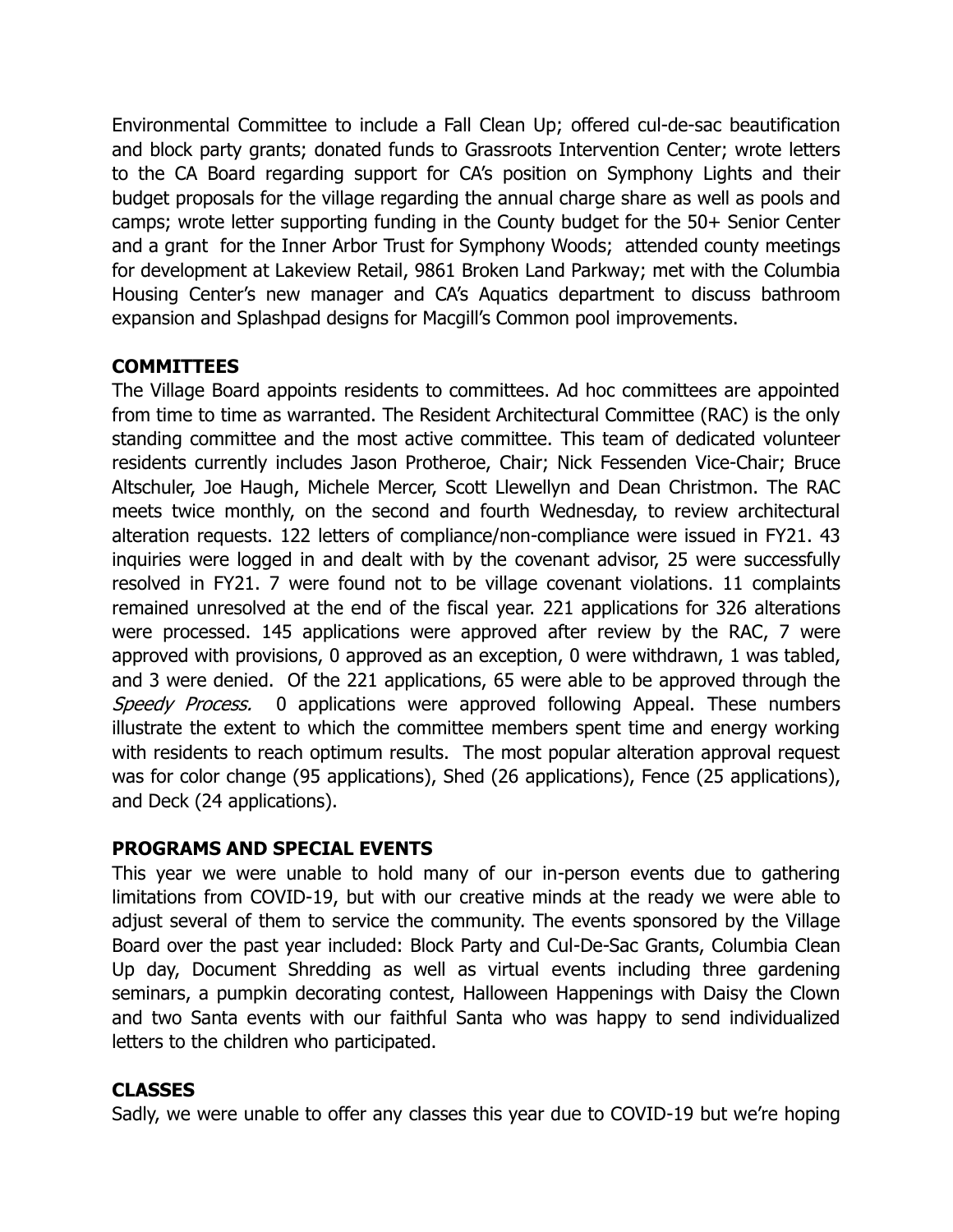for a return of Pilates this Fall. We are always looking for new ideas. If you would like to see a particular class offered or are able to teach a course, please call Amherst House. All teachers must secure liability insurance.

#### **AMHERST HOUSE**

We also rent Amherst House and our Neighborhood Center, The Meeting Room for functions. The Meeting Room is currently occupied by B.S. Photography. If you are interested in hosting a wedding, party or business meeting, please call for our very reasonable rates. We are open to CA residents and non-residents for rentals. Come see our building after our renovation at Amherst House. We have new flooring throughout and the building has a new sprinkler system and a fresh coat of paint! Our back patio has been especially sought out by many who have held their special events with us this past year. We have also improved our ventilation system and adhere to all the latest guidance on COVID-19 safety precautions.

#### **THE VILLAGE OFFICE**

The village office is located at Amherst House in the village center. The village newsletter, *The Crown Prints*, is distributed to residents on the second and fourth Thursday of each month. Beginning September 2021, we will return to our printed version of the newsletter as an insert in the Columbia Flier for the  $1<sup>st</sup>$  issue of each month and an electronic only version for the 2<sup>nd</sup> issue of the month. Since April 2020 we had moved to e-issues only for budgetary reasons. Electronic issues are available for every issue and are available on our website and social media too. Send us your email and we will send the newsletter to you directly.

Please call us anytime you need information or visit our web page at [www.villageofkc.org](http://www.villageofkc.org/) or Facebook at Kings Contrivance Village or Twitter @Village of KC.

With warm regards,

Beverley Meyers Village Manager September 1, 2021